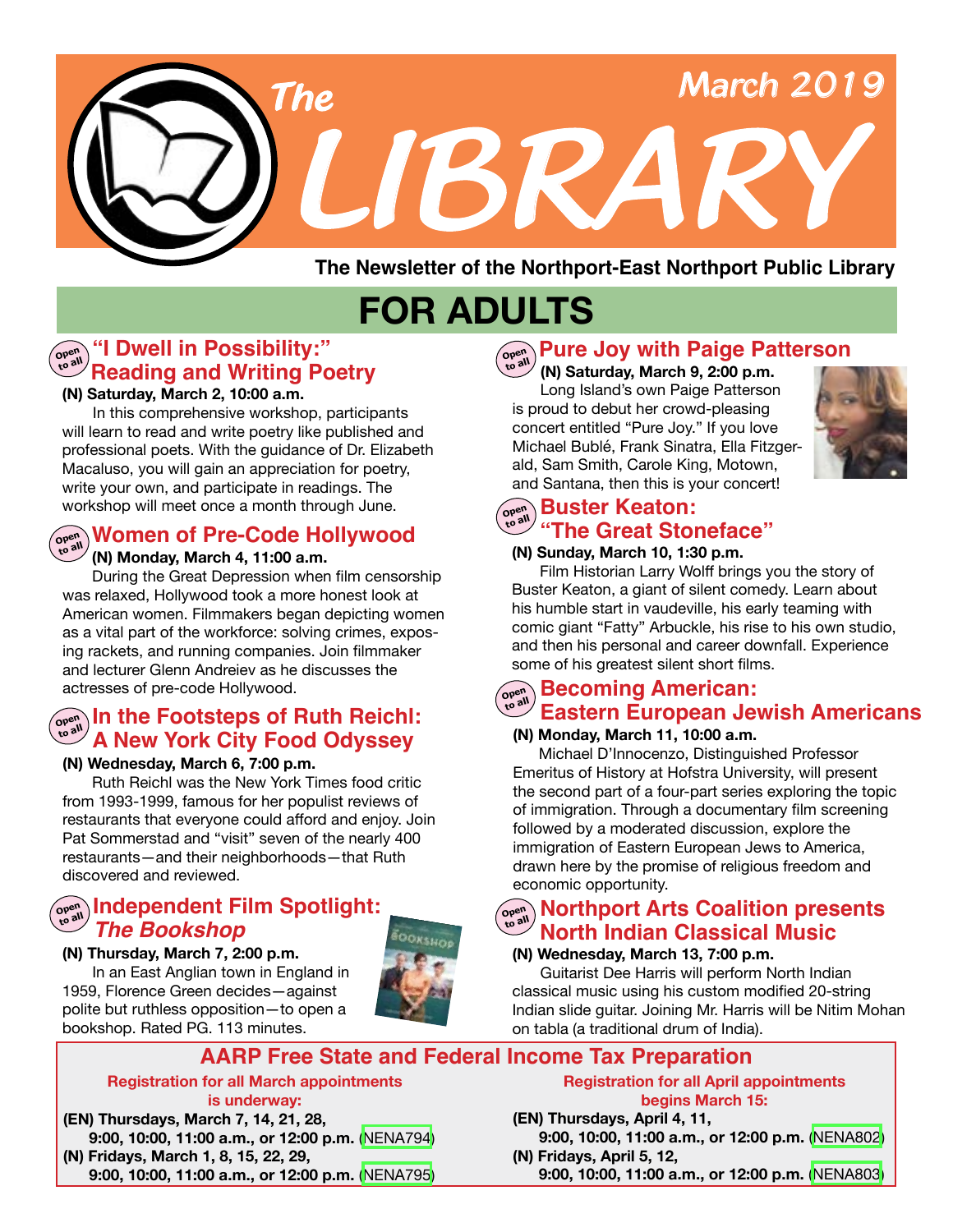#### **Computer Classes**

# **FOR ADULTS FOR ADULTS**

#### **(N) Monday, March 4, 7:00 p.m.**

 Learn about the iPad and iPhone hardware, settings, and operating system. See how to access the Internet and email, download and use apps, and more. Registration is underway. ([NENC285\)](https://search.livebrary.com/record=g1082863~S43)

#### **Introduction to iPad and iPhone**

#### **Defensive Driving**

*Please note: These courses promote safe driving and help participants maintain their driving skills. Check with your insurance company about the specific premium and point reductions available to you.*

#### **AARP Smart Driver Course**

**(N) Mondays, March 11 & 18, 6:00-9:00 p.m.** Registration is underway at the Northport Library only. Fee: \$20 for AARP members (\$25 for nonmembers) payable to AARP by check or money order at registration. [\(NENA804](https://search.livebrary.com/record=g1088522~S43))



**(EN) Saturday, March 23, 9:30 a.m.-4:00 p.m.** Applications are available at both library buildings beginning March 2. Fee: \$36

#### **SeniorNet: Preventing Elder Fraud**

#### **(N) Tuesday, March 12, 2:00 p.m.**

 Some of the greatest threats to seniors are scams and financial fraud. Attend this presentation to gain awareness and learn how to protect yourself. Registration is underway. [\(NENC286\)](https://search.livebrary.com/record=g1065170~S43)

 Singer/songwriter Ed Ryan takes you on a musical trip to the Emerald Isle, performing Irish songs both traditional and contemporary and presenting them all with the lilt of Irish laughter.



## **Friday Movies**

*Bohemian Rhapsody* **Fridays, (N) March 1, and (EN) March 8, 2:00 p.m.**  Rated PG-13. 135 min.

*Closed captioning will be displayed.*

**(N) Saturday, April 6, 9:19 a.m. Departure from Northport Station, Configurated Departure from Northport Station, Configurated District Round Trip \$12 per person**



Meet a Library staff member at the station house at 8:55 a.m. (transfer at Huntington). Your return ticket is good on any Northport-bound train that leaves Penn Station before midnight. **Register in person at either library building beginning March 16**. A nonrefundable \$12 fee (cash or check payable to The Friends of the Library) is due at the time of registration. [\(NENA809\)](https://search.livebrary.com/record=g1088903~S43)

#### **Spring into Origami**

#### **(N) Tuesday, March 19, 1:00 p.m.**

#### **On (EN) Thursday, March 21, 7:00 p.m.**

Turn sheets of paper into magical creations with just a few simple folds! Origami specialist MaryAnn Scheblein-Dawson will guide you as you make some beautiful seasonal decorations. Bring a shoe box to take your models home. Registration begins March 1. [\(NENA805](https://search.livebrary.com/record=g1088867~S43))

#### **Hands Introduction to WordPress**

Create your own website in WordPress. Learn how to create pages, add text, link to other websites, and implement email functions. For intermediate and advanced computer users. Registration is underway. ([NENC287](https://search.livebrary.com/record=g1088916~S43))

#### **Cool Apps for Your Android Device**

 **(EN) Friday, March 15, 7:00 p.m. to all**

#### **Microsoft Excel Classes On**

#### **Ed Ryan: Irish Tunes & Tales Open**

*Queen of Scots*. Mary Stuart's attempt to overthrow her cousin Elizabeth I, Queen of England, finds her condemned to years of imprisonment before facing execution. Rated R. 124 minutes.

#### **(N) Tuesday, March 26, 7:00 p.m.**

 Learn about cool and useful Android apps. See where to find apps and how to make them work for you. Bring your Android device, or just come and listen. Registration is underway. [\(NENC288\)](https://search.livebrary.com/record=g1088917~S43)

#### **(EN) Wednesday, March 13,**

 **10:00, 10:30, 11:00, or 11:30 a.m.** ([NENA810\)](https://search.livebrary.com/record=g1088999~S43) **(N) Tuesday, March 19,**

 **9:30, 10:00, 10:30, or 11:00 a.m.** [\(NENA811](https://search.livebrary.com/record=g1089000~S43)) A volunteer from (HIICAP) will answer questions about Medicare and supplementary insurance. Registration begins March 1.



**Medicare Counseling**

 **(N) Monday, April 1, 7:00 p.m.** Introduction to Excel ([NENC289](http://search.livebrary.com/record=g1017266~S43))  **(N) Monday, April 8, 7:00 p.m.** Intermediate Excel ([NENC290](https://search.livebrary.com/record=g1000954~S43))  **(N) Monday, April 15, 7:00 p.m.** Advanced Excel [\(NENC291\)](https://search.livebrary.com/record=g1083595~S43) Registration is underway.

#### **Brain Fitness Workshop**

 **(N) Thursday, March 14, 2:00 p.m.**



 The Long Island Alzheimer's Foundation Brain Fitness Workshops are designed for those individuals of any age who want to maintain and enhance their cognitive abili-

ties. Activities will include word retrieval, music trivia, and recall of famous people and places.<br>Registration begins March 1. (NENR184) Registration begins March 1. [\(NENR184](https://search.livebrary.com/record=g1089486~S43))



 A Caregiver Ambassador from Parker Jewish Institute will be in the lobby to meet with

**Cinema at the Library (N) Wednesday, March 20, 6:30 p.m.** Join Cinema Arts Center co-director Dylan Skolnick to view and discuss *Mary*  **Open to all**

# **Caregiver Ambassador Program Open to all**



caregivers of people with Alzheimer's disease or another dementia. The licensed social worker is trained to assist with information and refer-

rals regarding caregiver programs, medical care, respite care, benefits, and support groups.

 **(N) Sunday, March 24, 2:00 p.m.** Swing into spring with the Northport Jazz Band, an 18-piece big band featuring classic tunes from the likes of Sinatra, Goodman, and Basie. Join us for an afternoon of original arrangements and new takes on

old standards.

## **Open Northport Jazz Band to all**

#### **Rock & Roll Jeopardy**

#### **(EN) Thursday, March 28, 7:00 p.m.**

Teams will play a fun game of Jeopardy using buzzers! Prizes are awarded to each member on the winning team. The game includes questions about music, movies, Broadway and more, and of course, Final Jeopardy. Registration begins March 7. [\(NENA807](https://search.livebrary.com/record=g1088878~S43))

#### **(N) Friday, March 29, 6:00 p.m.**

#### **Lemon-Almond Ricotta Biscuits and Artichoke Bruschetta**

Everyone will make and take home 10-12 lemonalmond ricotta biscuits ready to bake. But first, enjoy a delicious artichoke bruschetta prepared by Chef Rob Scott. Please bring a muffin pan with liners, a whisk, a medium bowl, and a large bowl. A nonrefundable \$7 materials fee is due at the time of registration. Registration begins March 7. [\(NENA808](https://search.livebrary.com/record=g1088880~S43))

# **On-Your-Own Train Trip to NYC**<br>(N) Saturday, April 6, 9:19 a.m. Friends onto

A Suffolk County Department of Civil Service representative will discuss Civil Service employment opportunities in the County, towns, schools, libraries, and villages.

#### **(EN) Monday, March 25, 7:00 p.m. Open How to Get a Civil Service Job to all**

#### **NENPL READS**

#### **Truth Be Told**

#### **Page Turners**

**(N) Thursday, March 21, 2:00 p.m.**  *A Piece of the World* by Christina Baker.

**(N) Thursday, March 7, 7:00 p.m.**  *Patient H.M.: A Story of Memory, Madness, and Family Secrets* by Luke Dittrich.

**(N) Monday, March 25, 7:00 p.m.**  *White Chrysanthemum* by Mary Lynn Bracht.

#### **Novel Ideas**

#### **Short Story Central**

**(N) Tuesday, April 9, 7:00 p.m.** *Other People's Love Affairs* by D. Wystan Owen. Stories will be available for pick up beginning March 1.



**(N) Saturday, April 13, 9:30 a.m.-4:00 p.m.**

Applications are available at both library buildings beginning March 23. Fee: \$36

#### **(N) Friday, March 22, 7:00 p.m.**

 Participants will dance to live drums and learn different styles of African dances from professional instructors. Wear comfortable clothing and footwear. Registration begins March 1. [\(NENA806\)](https://search.livebrary.com/record=g1088869~S43) (As with all exercise programs, please check with your healthcare provider before registering.)

 **( N) Thursday, March 21, 7:00 p.m.**

#### **The Irish Potato Blight of 1845 Open to all**

## **Hear the Drum: West African Dance Class**

Irish-born and raised Tom O'Reilly, PhD., Irish History Historian, Ancient Order of Hibernians, will present this lecture on the potato blight of 1845. Learn about the causes and effects of this great human tragedy.

#### **(EN) Tuesday, March 19, 7:00 p.m.**

 Melissa-Robyn Levitan from the Town of Huntington Outreach Services will describe the extensive resources available to seniors. available to seniors.

#### **Senior Options & Resources in the Town of Huntington Open to all**

#### **( N) Friday, March 8, 7:00 p.m.**

Are you a book clubber? Wondering what else to read? Are you reading a book you just can't put down, or do you have a favorite book that you read over and over? If so, come to NENPL READS. Bring your friends, meet other book clubbers, and let's talk about books. Registration is underway. [\(NENR199](https://search.livebrary.com/record=g1089398~S43))

#### **Book Groups**

#### **(EN) Tuesday, April 9, 5:30 p.m.**

## **GRASP Home Study Program Orientation**

 The GRASP Home Study Program will help you to prepare for the New York State TASC (formerly GED) Exam. Attend this orientation conducted by instructors from Western Suffolk BOCES to see if you are ready to get your high school equivalency diploma. This program is for adults 21 years and older. Registration begins March 12. [\(NENA813\)](https://search.livebrary.com/record=g1089306~S43)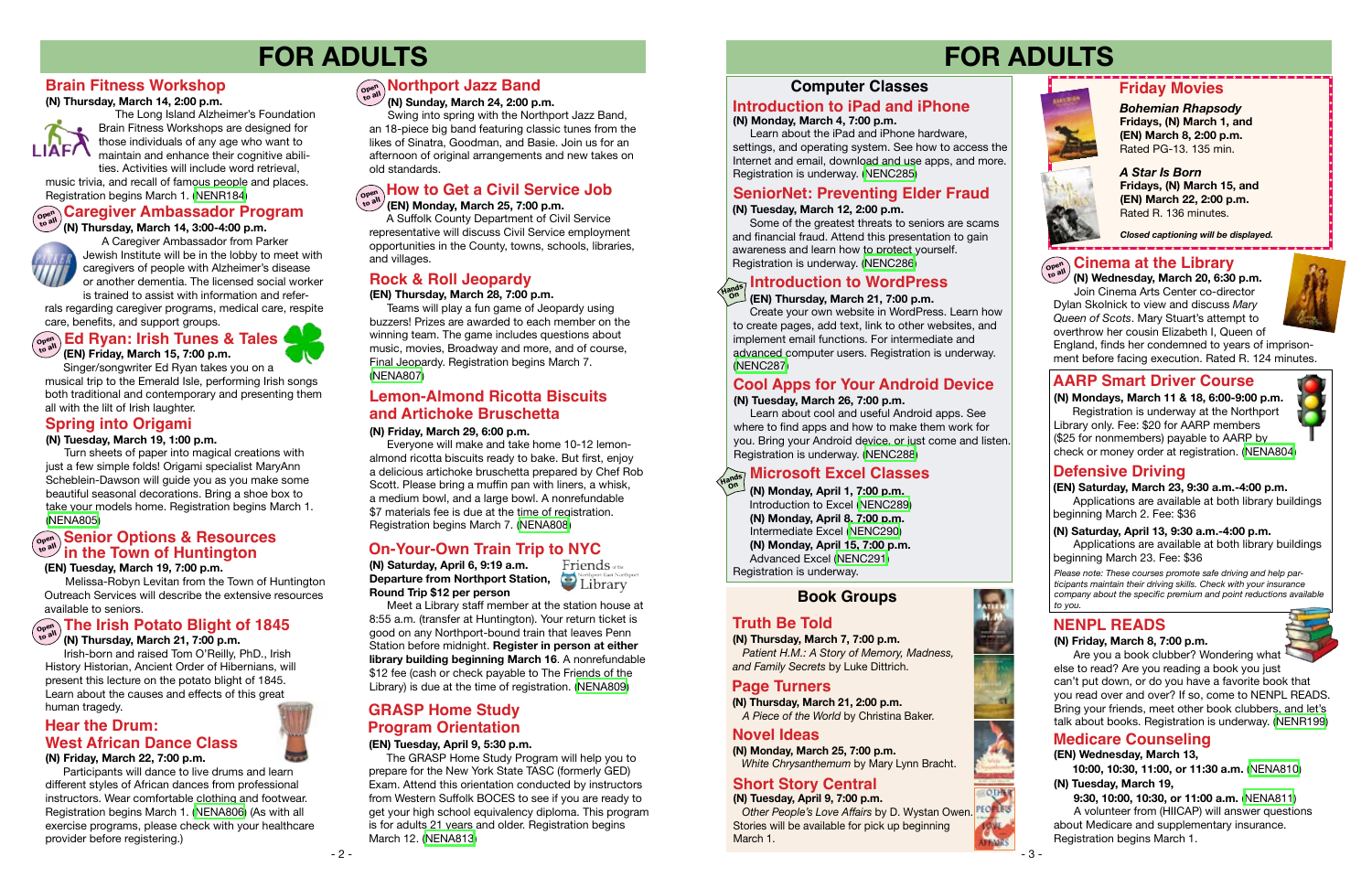# **Cultural Anchor**

 $-4-$ Georganne White Elizabeth McGrail Jacqueline Elsas Judith Bensimon



**English**  may take part in a living democratic culture. Libraries have an expansive role in modern communities. They are the **Language**  Bohjalian summarized it best when he said, "It's not merely that libraries connect us to books. It's that they connect Libraries are the hub for civic engagement where people with different backgrounds, passions, and interests creators of social infrastructure and the main place to interact with people from other generations. Author Chris us to one another."

A recent survey of United States voters commissioned by the Online Computer Library Center (OCLC), the American Library Association (ALA), and its Public Library Association (PLA) division offered valuable insight into current voters' perceptions of public libraries. Analysis showed that more than half the voters viewed the public library as an essential local institution, a source of community pride, a place to advance education, and that libraries enhance the quality of life of any community.

This budget proposal reflects the Library Board's long-standing commitment to provide exceptional library service to the community. As dedicated stewards, we have carefully and thoroughly evaluated each component of the budget to effectively allocate resources in support of the Library's mission to inform, educate, and culturally enrich the residents of all ages through the selection, organization, promotion, and dissemination of all forms of expression. This budget proposal ensures the continuation of our standard of excellence while complying with the property tax levy limit set by New York State.

The bedrock of a civil society begins at the library—a place to learn, strategize, and connect with other people.

 The Library's annual vote will be for two purposes: to vote on the Library budget for 2019/2020 and to elect one trustee whose term will commence on July 1, 2019 as a result of the expiration of the term of office presently held by Jacqueline Elsas.

#### *Important Voting Facts:*

#### **Public Information Meeting —**

Tuesday, March 19, 7:30 p.m. Northport Library Community Room

 If you have not voted within four years in a general, school, or library election, registration is required. You need to register prior to March 22 in person or by mail with the Suffolk County Board of Elections in Yaphank. Applications are available in both library buildings. Registration for only library and school district elections may be made in person prior to March 22 at the office of the School District Clerk, 158 Laurel Avenue, Northport, Monday through Friday from 8:00 a.m. to 4:00 p.m. any day that school is in session.

#### **Absentee Ballot Applications are available in both library buildings.**



# **Annual Library Vote**

#### **Tuesday, April 2, 2019 9:00 a.m.-9:00 p.m.**

- **Who Can Vote —** Anyone who is
	- 1. at least 18 years of age;
- 2. a citizen of the United States;
- 3. a resident of the Northport-East Northport School District for at least 30 days;
- 4. registered to vote.

**Library Board of Trustees**

# **Library Activities 2018**

# **Proposed Library Operating Budget 2019/2020**

|                                                                                                                                                               | <b>APPROVED</b><br><b>BUDGET</b><br>2018/2019 | <b>PROPOSED</b><br><b>BUDGET</b><br>2019/2020 |
|---------------------------------------------------------------------------------------------------------------------------------------------------------------|-----------------------------------------------|-----------------------------------------------|
| <b>LIBRARY MATERIALS &amp; PROGRAMS</b>                                                                                                                       |                                               |                                               |
| <b>Books, Periodicals &amp; Electronic Resources</b>                                                                                                          | 404,600                                       | 438,000                                       |
| DVDs, CDs, Audiobooks                                                                                                                                         | 117,700                                       | 125,600                                       |
| Adult, Young Adult & Children's Programming                                                                                                                   | 137,400                                       | 142,800                                       |
| <b>LIBRARY OPERATIONS</b>                                                                                                                                     |                                               |                                               |
| <b>Computer Hardware &amp; Software</b>                                                                                                                       | 153,300                                       | 128,400                                       |
| <b>Online Public Access Catalog &amp; Circulation Control</b>                                                                                                 | 52,700                                        | 51,700                                        |
| <b>Telecommunications</b>                                                                                                                                     | 40,000<br>59,000                              | 46,500<br>47,900                              |
| Equipment<br><b>Office &amp; Library Supplies</b>                                                                                                             | 40,200                                        | 43,300                                        |
| Café Supplies, NYS Sales Tax                                                                                                                                  | 72,300                                        | 65,300                                        |
| <b>Printing &amp; Postage</b>                                                                                                                                 | 65,800                                        | 65,800                                        |
| <b>Professional Development &amp; Training</b>                                                                                                                | 24,800                                        | 30,900                                        |
| <b>Accounting &amp; Legal Fees</b>                                                                                                                            | 87,500                                        | 89,900                                        |
| <b>SCLS Plan of Service Participation</b>                                                                                                                     | 74,800                                        | 76,800                                        |
|                                                                                                                                                               |                                               |                                               |
| <b>LIBRARY BUILDINGS &amp; MAINTENANCE</b>                                                                                                                    |                                               |                                               |
| <b>Fuels &amp; Utilities</b><br><b>Facilities Repairs &amp; Improvements</b>                                                                                  | 123,000<br>63,000                             | 116,800<br>71,500                             |
| <b>Maintenance Supplies</b>                                                                                                                                   | 25,400                                        | 27,300                                        |
| <b>Building &amp; Equipment Service Contracts</b>                                                                                                             | 195,100                                       | 239,700                                       |
| Insurance                                                                                                                                                     | 148,400                                       | 140,900                                       |
| <b>EMPLOYEE SALARIES</b><br><b>Sunday &amp; Holiday</b><br><b>Professional</b><br>Clerical/Technical, Café & Library Pages<br><b>Custodial &amp; Security</b> | 173,100<br>2,758,600<br>2,143,000<br>520,700  | 171,900<br>2,786,400<br>2,138,700<br>510,600  |
| <b>MANDATED &amp; EMPLOYEE BENEFITS</b>                                                                                                                       |                                               |                                               |
| <b>Social Security</b>                                                                                                                                        | 423,700                                       | 424,600                                       |
| <b>Retirement, Deferred Compensation</b>                                                                                                                      | 780,300                                       | 768,000                                       |
| Health Insurance, Disability & Group Life                                                                                                                     | 1,114,700                                     | 1,135,600                                     |
| <b>CAPITAL &amp; TECHNOLOGICAL IMPROVEMENTS</b>                                                                                                               | 275,000                                       | 266,200                                       |
| <b>TOTAL EXPENDITURES</b>                                                                                                                                     | 10,074,100                                    | 10,151,100                                    |
| <b>ANTICIPATED REVENUE</b>                                                                                                                                    |                                               |                                               |
| <b>Fines &amp; Fees</b>                                                                                                                                       | 42,800                                        | 31,600                                        |
| <b>Interest, Library System Grant</b>                                                                                                                         | 27,000                                        | 37,000                                        |
| Café                                                                                                                                                          | 76,000                                        | 70,000                                        |
| <b>Unrestricted Fund Appropriation</b>                                                                                                                        | 0                                             | 0                                             |
| <b>TOTAL REVENUE</b>                                                                                                                                          | 145,800                                       | 138,600                                       |
| <b>TOTAL TO BE RAISED BY TAXATION</b>                                                                                                                         | 9,928,300                                     | 10,012,500*                                   |
|                                                                                                                                                               |                                               |                                               |

 **\*This amount is less than the property tax levy limit set by New York State for our Library.**

**23,081** residents in the community have Library cards

**421,111** visits were made to the Library

**6,085** visits were made to the Library Courtyard

The Library has **104,843** books for adults  **85,936** books for children  **55,869** DVDs, compact discs, audiobooks, and Playaways

Our programs entertained, educated, and enriched **12,299** adults  **2,181** teens **15,085** children

**158,740** reference questions were answered  **84,944** asked by adults  **7,309** asked by teens  **66,487** asked by children

**390,018** items were checked out

**70,507** items were interlibrary loaned

**56,274** items were downloaded

**151,505** patrons used the Library's Internet access

**17,222** patrons used the Library's computer software

**68,725** items were purchased from the Library Café

**345,402** visits were made to the Library website

#### **EMPL**

#### **MAND**

Margaret Hartough, Chairperson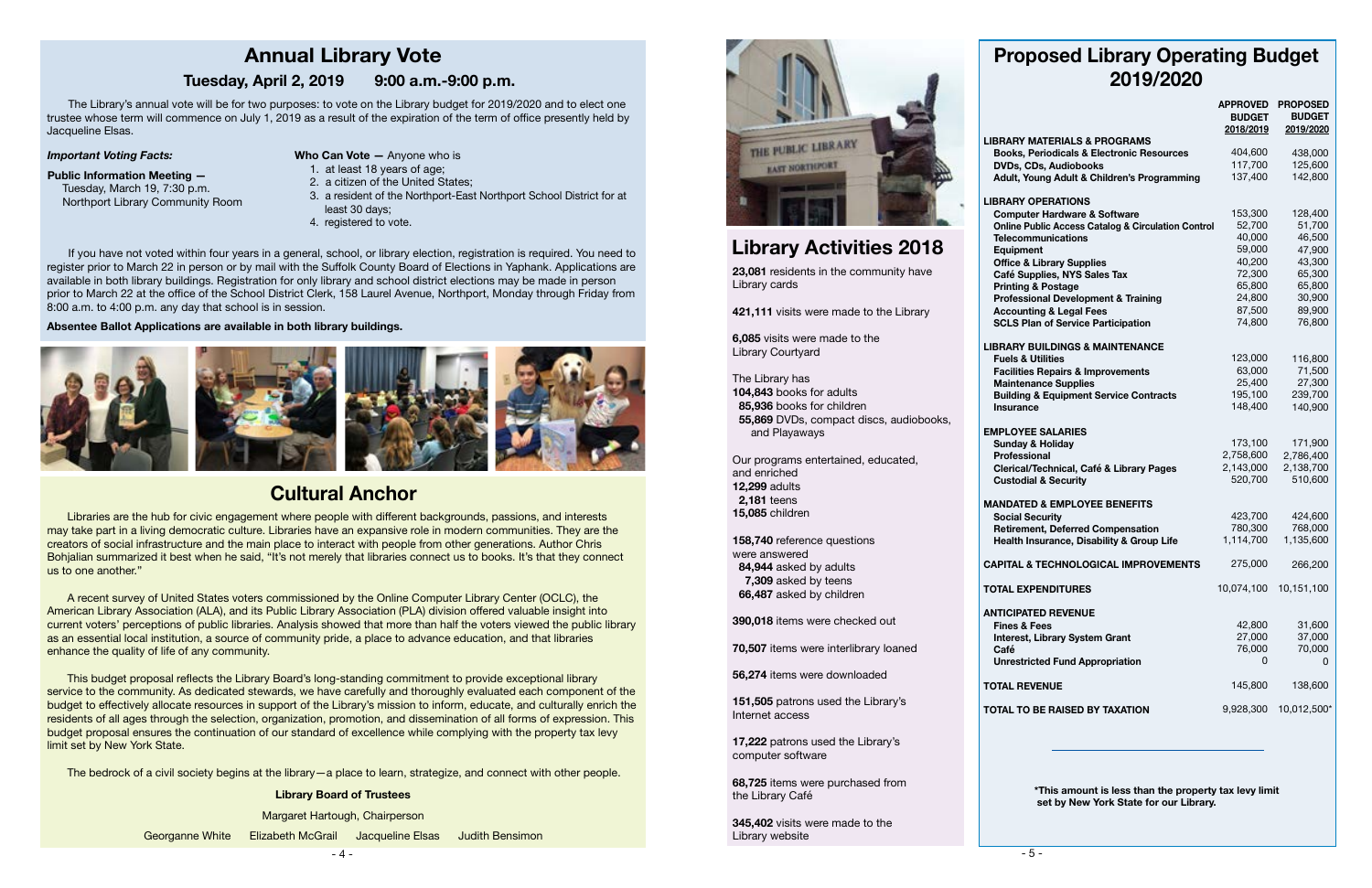# **FOR CHILDREN**

#### *Open to students in grades 8-12* **(N) Friday, March 15, 7:30-8:45 p.m.**

 Do you love to write? Join fellow writers to discuss your ideas and get feedback on your work. New members are always welcome. [\(NENY449\)](https://search.livebrary.com/record=g1088596~S43)

**Registration for Teen Programs and Volunteer Opportunities begins March 4.**

# **FOR TEENS**

#### **Teen Writers Workshop**

Be the first to read advance copies of new books and participate in informal book discussions. The club meets monthly. New members are welcome. (60 min.)

**Registration for the following Series Programs begins March 7. (***One series program per child please***)**

**Turn the page for more Children's Programs**

#### **(N) Tuesday, March 19, 7:00 p.m.**

Create pretzel bark using candy, sprinkles, and of course lots of chocolate! Take home in a bakery box to enjoy with friends and family for St. Patrick's **Day.** ([NENY450\)](https://search.livebrary.com/record=g1088632~S43)

*Children in grades 4 years and up* 

#### **(N) Friday, March 8, 7:00-8:30 p.m.**

 Come join our monthly Friday night teen program where we try different snacks and beverages from around the world. This month we will explore the culinary treats of Ireland. [\(NENY446\)](https://search.livebrary.com/record=g1088565~S43)

#### **Snack Around the World: Ireland**

#### **Bookmark Reception Volunteers**

#### **St. Patrick's Day Pretzel Bark**

**Enjoy rhymes and songs with your young child in** this program focusing on nursery rhymes. (30 min.) [\(NENJ643\)](https://search.livebrary.com/record=g1088556~S43)

#### **(N) Saturday, March 16, 2:00-3:15 p.m.**



Stories, music, and movement, along with mindful play, will help your child learn skills to develop a positive and confident outlook. (45 min.) [\(NENJ641\)](https://search.livebrary.com/record=g1088555~S43)

#### **Teen Volunteer Opportunities**

*Open to students in grades 7-12* You may choose one volunteer opportunity in addition to Teen Advisory Board and Newbery Club Volunteers.

> **Sing songs and rhymes while using scarves, bells,** and hoops that engage children in musical and physical activity to reinforce early literacy skills and foster a love of language. (30 min.)

#### **(N) Wednesday, March 27, 7:00-8:00 p.m.**

**Children listen to stories, sing songs and rhymes** that increase vocabulary and letter knowledge, and participate in hands-on activities. (40 min.) [\(NENJ644\)](https://search.livebrary.com/record=g1088581~S43)

 Our philosophy club is a great opportunity for teens to delve into life's big questions in an enthusiastic atmosphere of free thinking, energetic exchange, and unique perspectives. Food for thought (refreshments) will be served. ([NENY452\)](https://search.livebrary.com/record=g1088644~S43)

#### **Socrates Café**

## **SAT Preparation Workshop**

*Open to students in grades 10-12*  **(N) Thursdays, April 4, 11, 18, May 2, 6:15-8:45 p.m. Registration begins March 13.** [\(NENY460](https://search.livebrary.com/record=g1088745~S43))

#### **Mother Goose Rhyme Time**

**(N) Wednesdays, March 27, April 3, 10, 10:00 a.m.** *Children birth-23 months with adult; no siblings*

**Program for children and accompanying adult; no siblings please** 

## **Programs for families**

#### **(N) Mondays, March 25, April 1, 8, 10:00 a.m.** *Children 2-4 years with adult; siblings welcome*

#### **Storytime Stretch**

#### **Sing and Play**

#### **(EN) Mondays, March 25, April 1, 8,**

 **10:00 a.m.** ([NENJ639](https://search.livebrary.com/record=g1088879~S43)) **or 11:00 a.m.** ([NENJ640](https://search.livebrary.com/record=g1088881~S43)) *Children 1-3 years with adult; siblings welcome*

**(EN) Tuesdays, April 9, 16, 30, May 7, 1:00 p.m.**  *Children 4-5 years; independent*

#### **Independent program Preschool Storytime**

**Child development experts are on hand to answer** your questions while your children play with ageappropriate toys. Included is an open-ended art activity and a circle time with stories and songs. (60 min.) ([NENJ642](https://search.livebrary.com/record=g1088835~S43))

> **(N) Wednesday, March 20, 10:00 a.m.**

*Children 1-4 years with adult; siblings welcome*

 Children have fun building with a variety of blocks and playing with other children. (45 min.)

#### **(N) Wednesday, March 20, 7:00 p.m.** *Children in grades 3-5*

 Kids can light up the night with the glow-in-the-dark monster they create with pompoms, tulle, glow sticks, glitter, and a glass jar. (60 min.) Registration begins March 7. [\(NENJ650\)](https://search.livebrary.com/record=g1088829~S43)

#### **Monster Glow Jar**

**(N) Wednesday, March 6, 5:30, 6:00, 6:30, or 7:00 p.m.** [\(NENY447\)](https://search.livebrary.com/record=g1089408~S43) **(N) Wednesday, March 20,**

#### **Block Party! drop in**

 **5:30, 6:00, 6:30, or 7:00 p.m.** ([NENY448\)](https://search.livebrary.com/record=g1089413~S43) Take a break and play the Nintendo Switch game "Mario Kart."

#### **Nintendo Night: "Metroid"**

# **Newbery Club drop in**

#### **(N) Friday, March 22, 7:00-8:30 p.m.**

#### **Wednesday Night Gaming: "Mario Kart"**



 If you love Nintendo, you will not want to miss this monthly meet up. We will discuss Nintendo games new and old, make fun gamer crafts, and participate in gaming competitions for prizes! This month we will celebrate the classic sci-fi series "Metroid." ([NENY451\)](https://search.livebrary.com/record=g1088629~S43)

#### **(N) Tuesday, March 5, 6:45-8:15 p.m.**

 Volunteers will serve refreshments and help clean up at this reception for Design a Bookmark Contest winners. [\(NENY453](https://search.livebrary.com/record=g1088645~S43))

#### **(EN) Monday, March 11, 7:00-8:00 p.m.**

## **Teen Advisory Board: No-Sew Blankets for Shelter Pets**

 Make no-sew fleece blankets for dogs and cats that will be donated to local animal shelters. ([NENY454\)](https://search.livebrary.com/record=g1088670~S43)

#### **Newbery Club Volunteers**

*Open to students in grades 7-8*

**(N) Tuesday, March 19, 7:00-8:00 p.m.**

 Be the first to read advance copies of new books and participate in informal book discussions. The club meets monthly through January 2020 when an election will be held to determine which book members think is the best of the year. New members are always welcome. [\(NENY455](https://search.livebrary.com/record=g1088678~S43))

#### **Monster Glow Jar Volunteers**

#### **(N) Wednesday, March 20, 6:45-8:15 p.m.**

 Assist children in grades 3-5 as they create their own glow jars. ([NENY456](https://search.livebrary.com/record=g1088681~S43))

**(N) Thursday, March 21, 6:45-8:00 p.m.**  Earn volunteer credit as you help children learn how to play chess. A basic knowledge of the game is required. [\(NENY457](https://search.livebrary.com/record=g1088710~S43))

## *Alcob***<sub>2</sub> Meals on Wheels Placemats**

#### **Chess Club Volunteers**

 **(N) Saturday, March 23, 2:00-4:00 p.m. in** Drop into the Northport Teen Center and decorate some placemats that will be donated to Meals on Wheels. Earn one hour of volunteer credit.

#### **DIY Birdfeeder Volunteers**

**(N) Thursday, March 28, 3:45-5:15 p.m.** Assist children in grades K-2 as they make and decorate a birdfeeder. [\(NENY459\)](https://search.livebrary.com/record=g1088736~S43).

Students can prepare for the SAT exams with teachers Jason Bernstein and Jay Berger. A nonrefundable check for \$114 payable to the Northport-East Northport Public Library must be paid within 3 days of registration. Payment includes the workbook for the SAT exam. **Your class placement is not complete until payment is received.**

#### **1, 2, 3, Learn with Me**

**(N) Thursdays, March 28, April 4, 11, 18, 10:00 a.m.** *Children 1-3 years with adult; siblings welcome*

**(N) Tuesday, March 5, 7:00 p.m.** 

*Contest entrants with adult; siblings welcome*

 Every child who entered our annual Design a Bookmark Contest this year is invited with their family for an evening of refreshments and photo ops. All bookmark entries will be on display and an art instructor will be conducting a drawing lesson for all children attending. (60 min.)

#### **(EN) Tuesday, March 5, 7:00 p.m.**

*Children birth-5 years with adult; siblings welcome* Leaping leprechauns and shimmery shamrocks! Enjoy an evening of song, dance, and storytelling as we celebrate Saint Paddy's Day! (30 min.)

# **drop Lucky Charms Storytime in**

**(N) Thursday, March 21, 11:00 a.m.** *Children 3-6 years with adult; siblings welcome*

 Participate with your child in a storytime followed by a hands-on

experience designed to stimulate the senses. (45 min.) Registration begins March 7. ([NENJ651\)](https://search.livebrary.com/record=g1088830~S43)

#### **Sensory Fun**

*Stop by the Library and pick up the March bookmark by Kylie McCarthy. A reading list compiled by Children's Librarians is on the back.*









#### **Moms' Group**

#### **(EN) Wednesdays, March 27, April 3, 10, 17, 10:00 a.m.** *Children birth-3 years with mother; siblings welcome*

 This weekly discussion led by a trained facilitator will introduce various topics and activities that celebrate and explore motherhood while your children play with toys beside you. (90 min.) Due to the unique nature of this program, we will not be able to accommodate drop-ins. Registration begins March 7. [\(NENJ645\)](https://search.livebrary.com/record=g1088579~S43)



 **(N & EN) Fridays, March 1, 8, 15, 22, 29, 10:00 a.m.** *Children birth-5 years with adult; siblings welcome* Stop by for this drop-in storytime. We'll read stories, sing songs, share rhymes and fingerplays,

and have fun in this interactive program! (30 min.)

## $\frac{1}{2}$  **Design a Bookmark** zural **Contest Reception**

# **drop in Books a Poppin'**